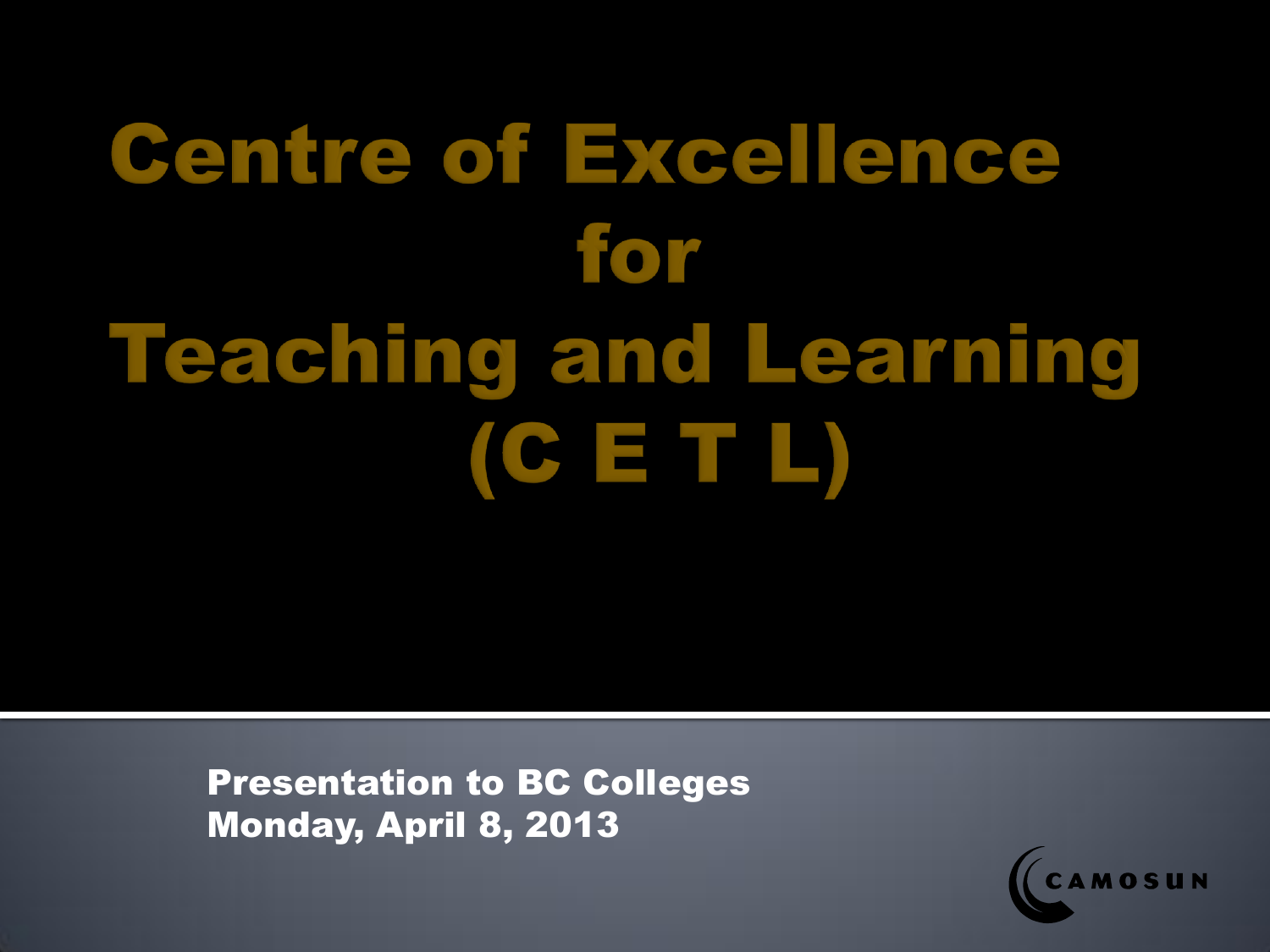#### **Centres of Excellence**

■ A *Centre of Excellence* at a post-secondary institution is:

*"a nexus of expertise, innovation and development in a particular subject or service area"*

■ Centres of Excellence are established to: Support basic research, scholarship and knowledge creation in the subject area

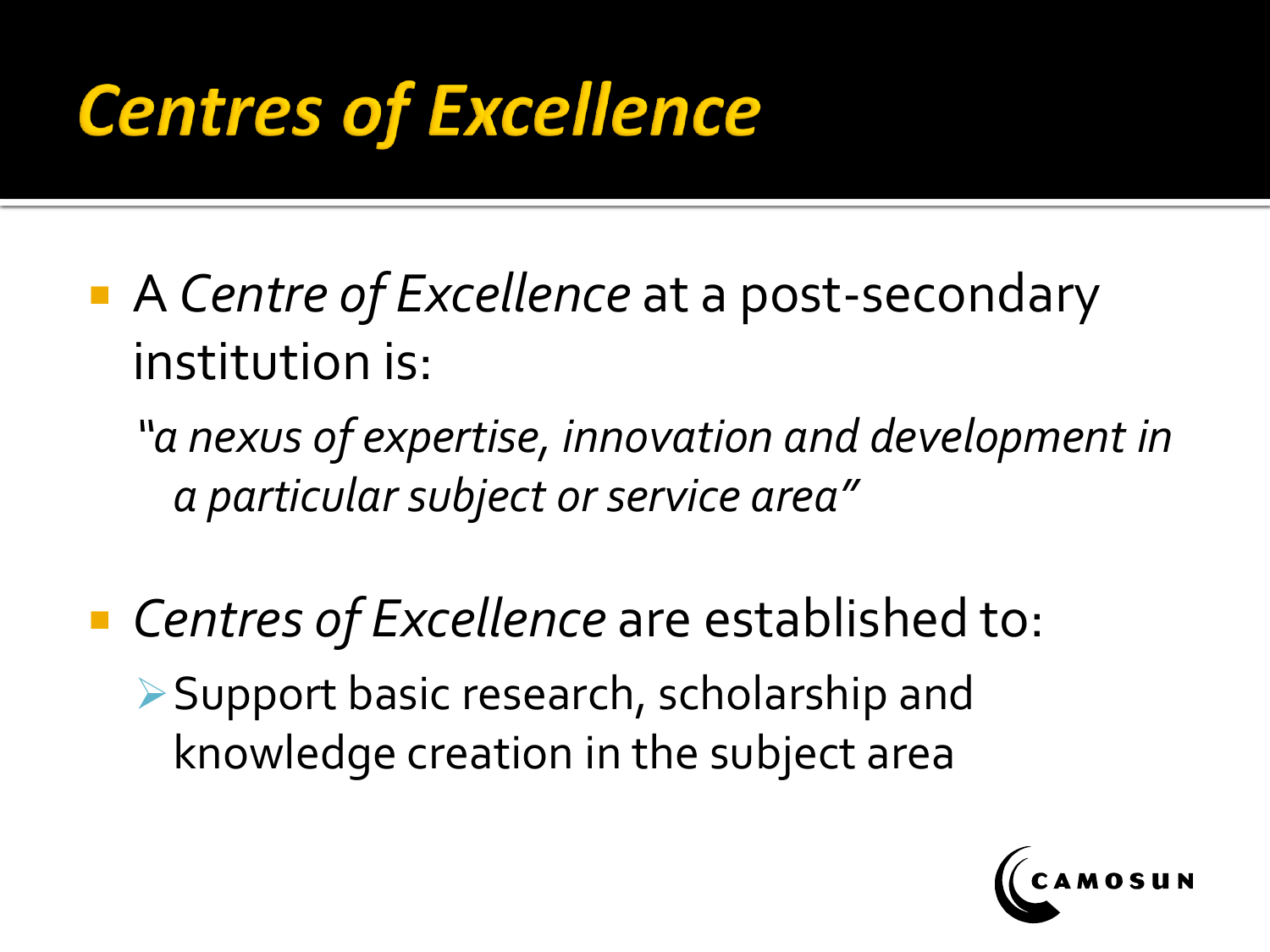## **CETL** includes

- **Program review and renewall**
- **Curriculum Development**
- Online Learning
- **Teaching Development**
- **Research (Scholarship of Teaching and** Learning)
- **Mentoring and Coaching**
- **Educational Leadership**
- **Revenue generation**

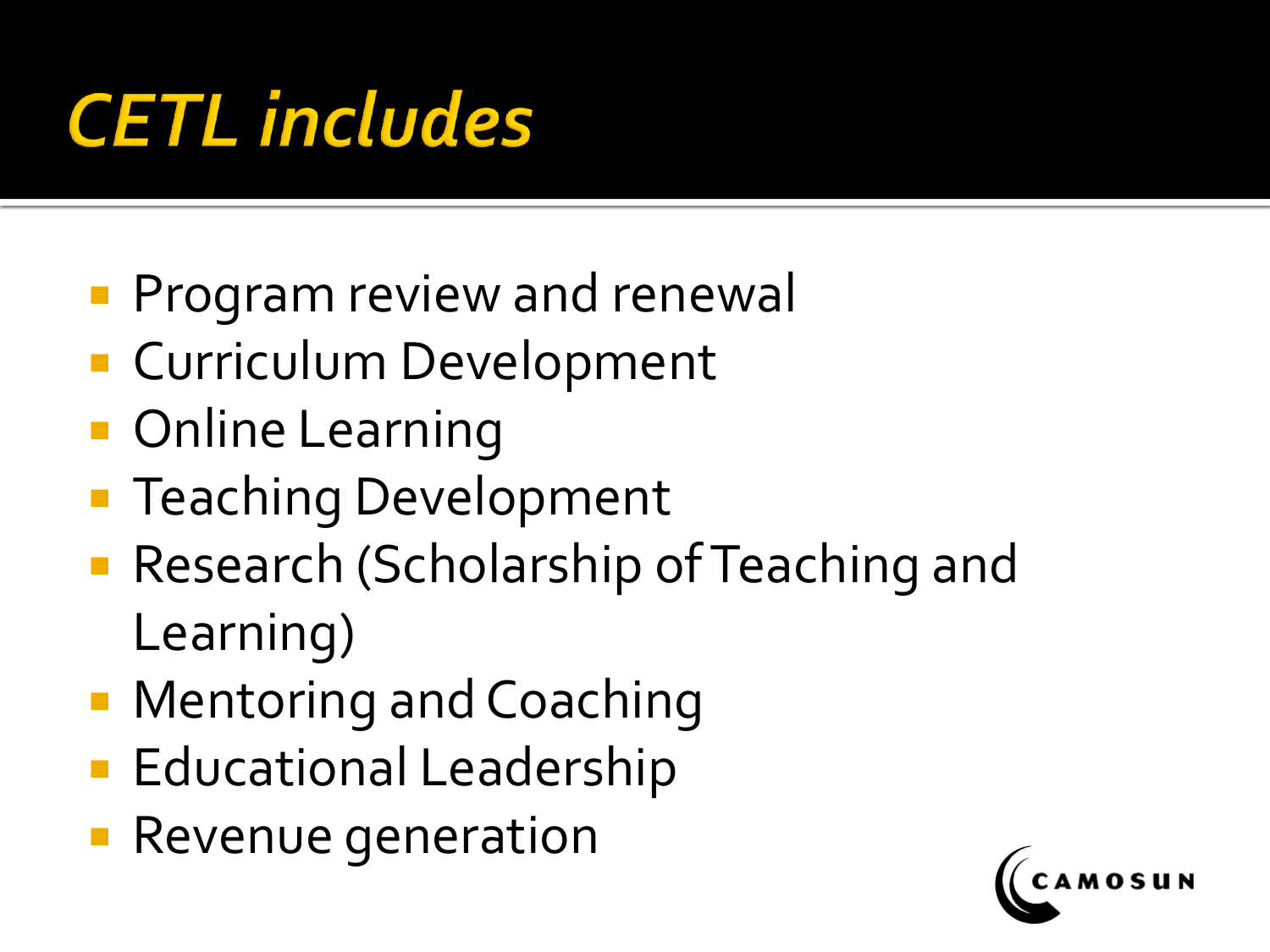#### **Centre of Excellence for Teaching and Learning<br>Centre of Excellence for Teaching and Learning**

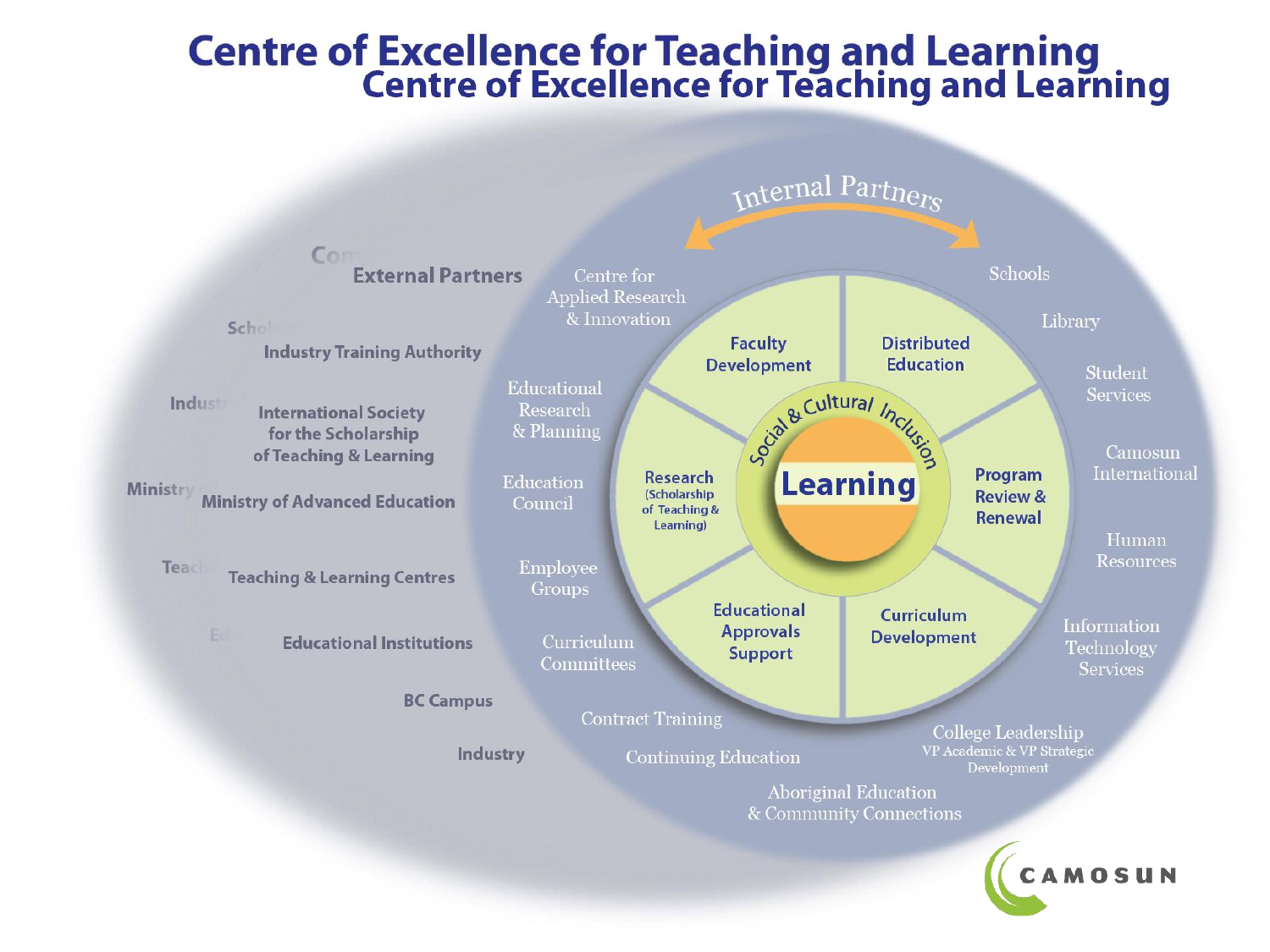## **Centres of Excellence**

- Support practical application, innovation and development
- Enhance student learning experiences
- Recruit outstanding faculty and staff
- Increase community awareness, outreach and knowledge transfer
- Facilitate internal and external partnerships as well as cross disciplinary and cross-functional exchange
- Attract external funding

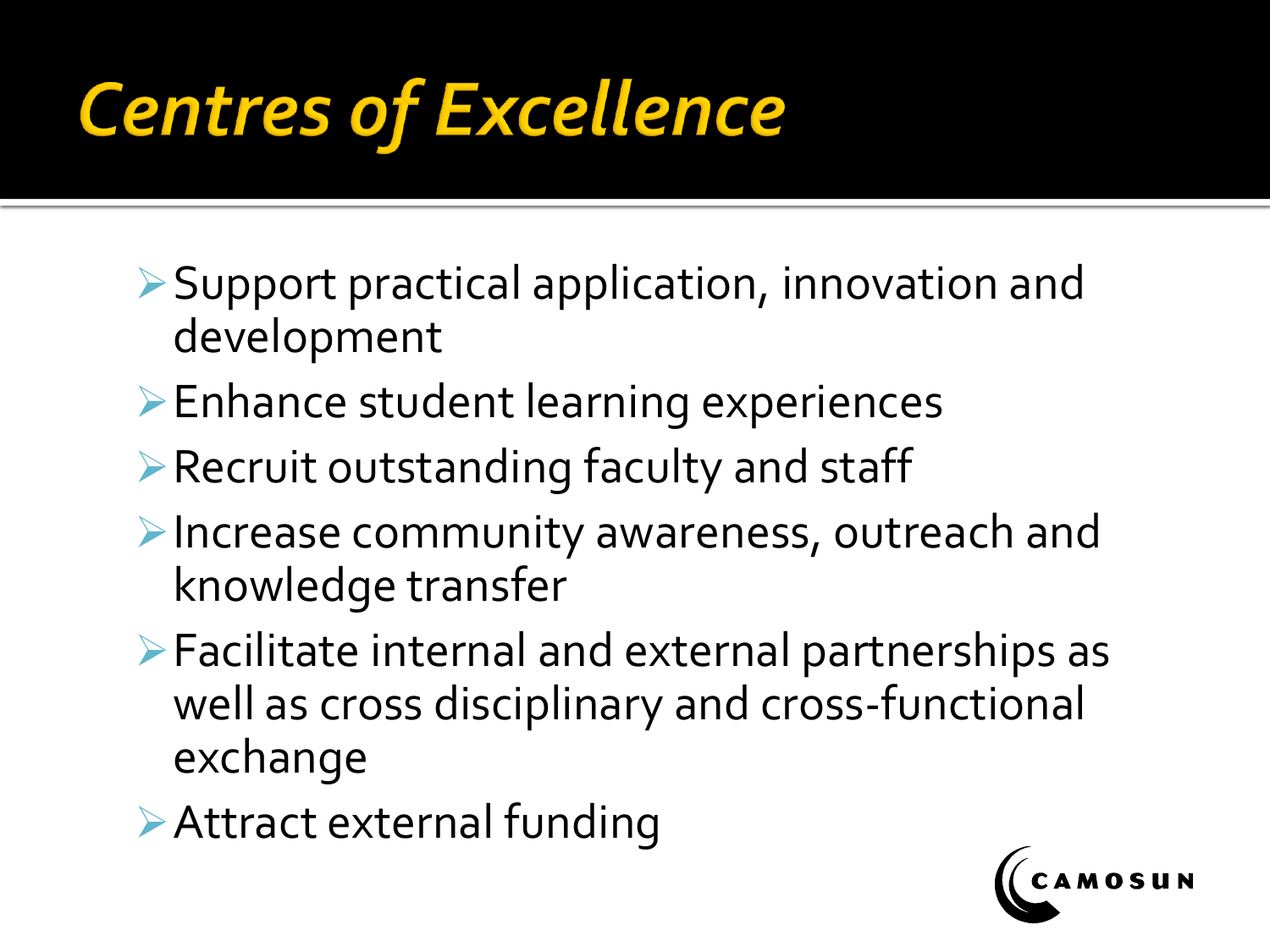#### **Centre Launch**

- **The Centres of Excellence in Teaching and** Learning *Official Launch:* October 15, 2013
- **Followed by a two week** *"Education Innovation Sandbox"* at Lansdowne and Interurban

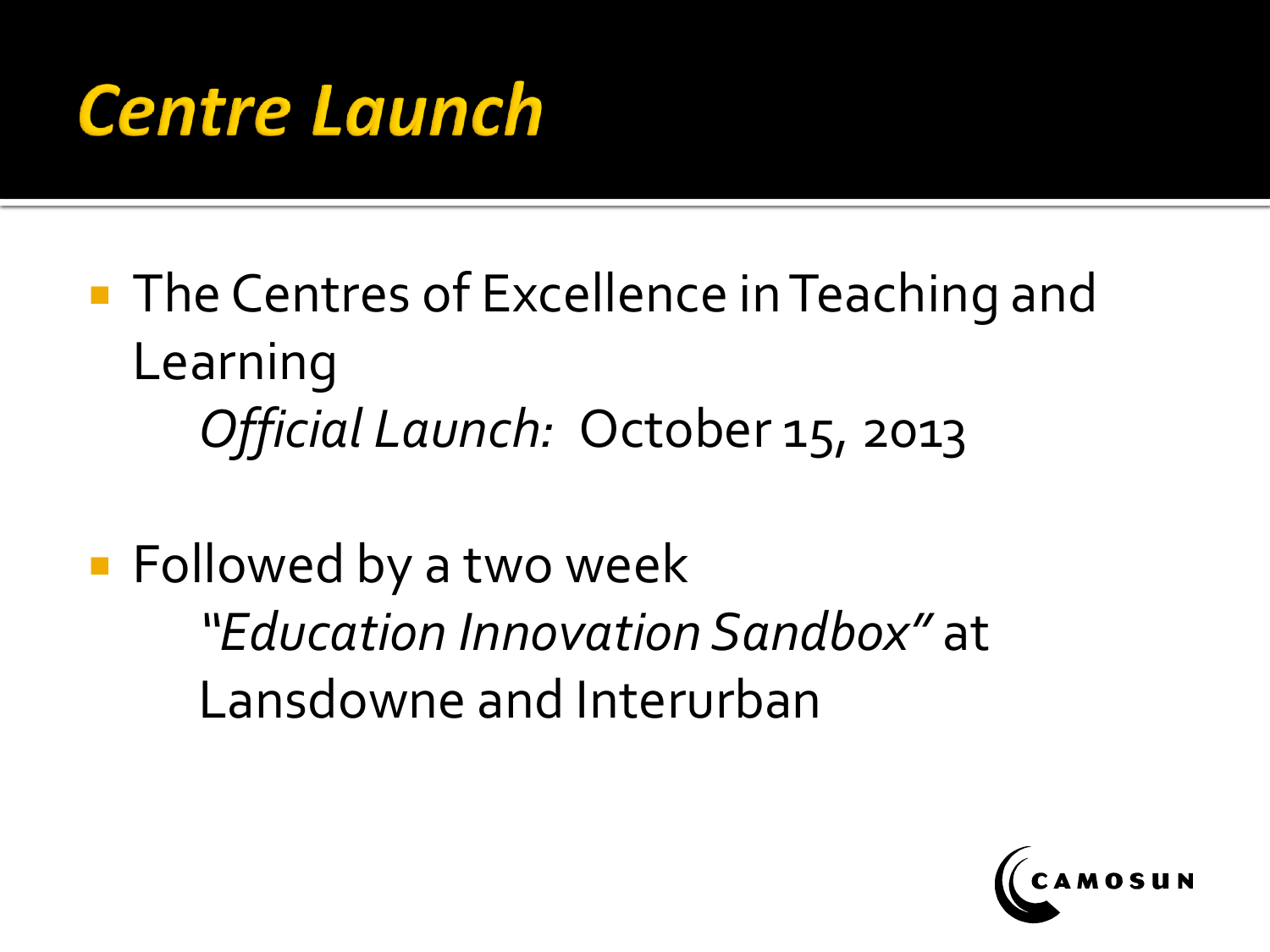

#### **ACCC Gold Award for Cook E Prentice** Program

■ More than 50% of Camosun courses include some form of technological support (D2L)

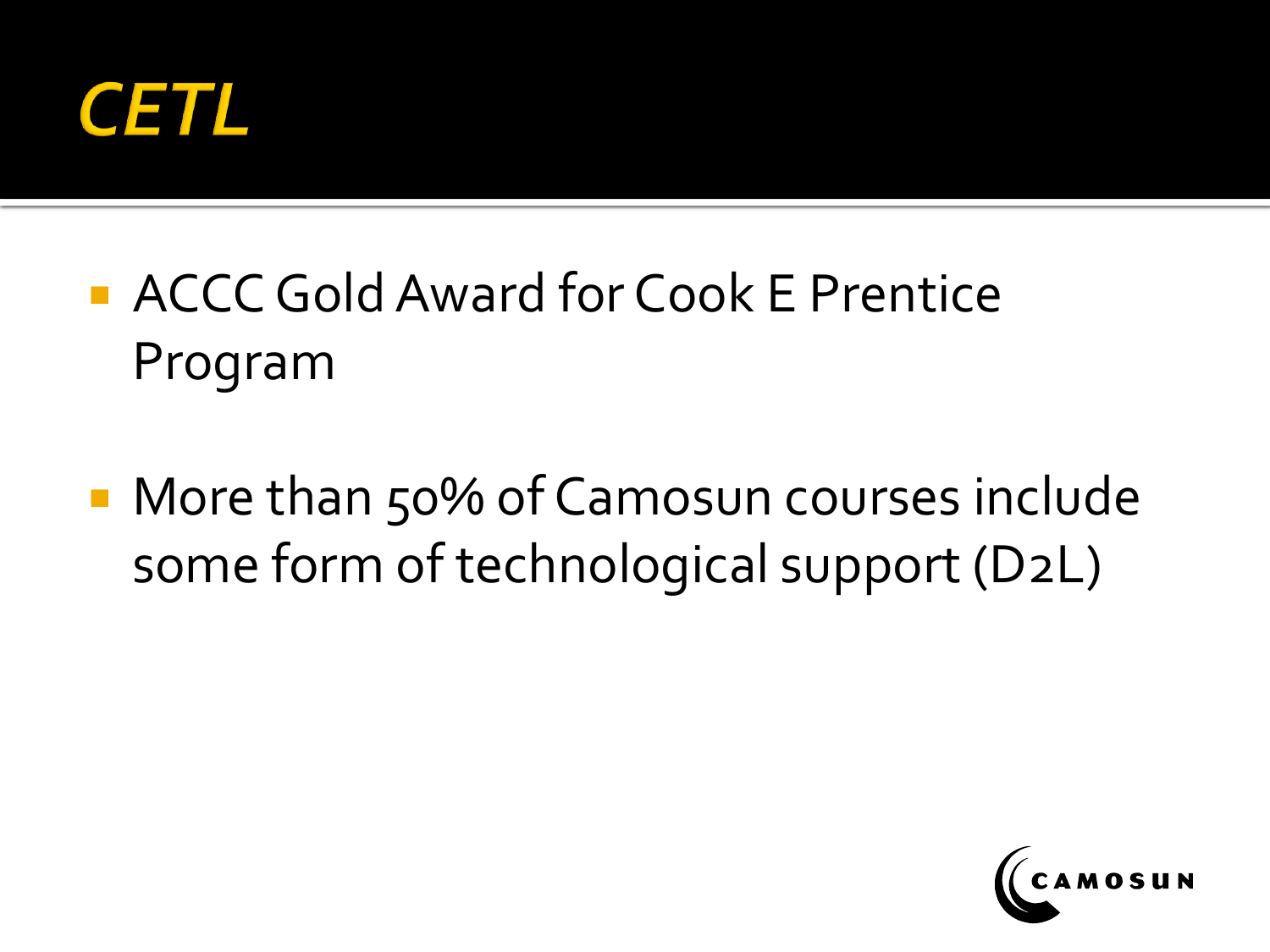### In Development

- Cook Gap Training (Cook a la carte)
	- tagging national competency levels for customized training
- Shipbuilding and Repair entry level training
- **Online Trades access Pipe Program**
- **Development of Solar Thermal Entry Level** online course